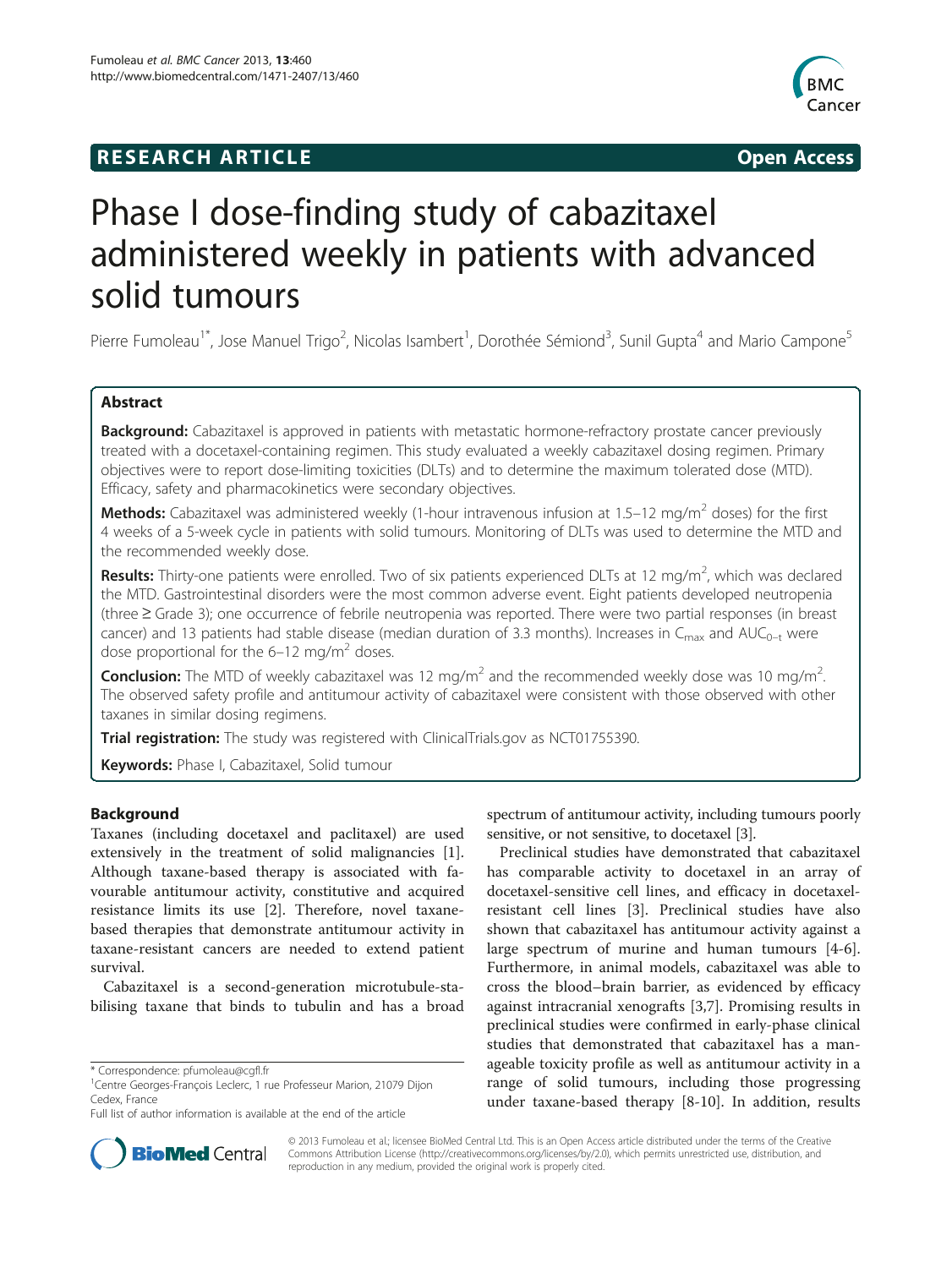from the pivotal Phase III trial (TROPIC; NCT00417079) demonstrated that, compared with mitoxantrone, cabazitaxel improved survival in patients with metastatic castration-resistant prostate cancer (mCRPC) who had previously received docetaxel [\[11\]](#page-8-0). Cabazitaxel  $(25 \text{ mg/m}^2)$ once every 3 weeks) plus prednisone has been approved by the US Food and Drug Administration (FDA) and the European Medicines Agency (EMA), as well as by numerous health authorities worldwide for the treatment of men with hormone refractory metastatic prostate cancer (more recently known as mCRPC) previously treated with a docetaxel-containing regimen [[12,13](#page-8-0)]. Additional dosing schedules and treatment combination regimens with cabazitaxel in a variety of tumours are also being investigated.

The primary objectives of this study were to determine the maximum tolerated dose (MTD) and dose-limiting toxicities (DLTs) of cabazitaxel when given as a weekly 1-hour intravenous (IV) infusion for the first four consecutive weeks of a 5-week treatment cycle. Secondary objectives were to establish the safety and pharmacokinetic (PK) profiles of cabazitaxel, to evaluate efficacy and to inform the recommended dose and time interval for future development.

#### Methods

#### Eligibility and patient characteristics

The study included patients (18–70 years of age) with progressive, histologically proven, advanced neoplastic disease that was either refractory to conventional treatment or for which no standard therapy existed. Patients were required to have adequate organ function, a life expectancy of  $\geq 12$  weeks and Eastern Cooperative Oncology Group performance status 0–2. Prior therapies were permitted providing they had been terminated a minimum of 4 weeks prior to the start of the study (depending on the therapy), and the patient had fully recovered from any toxic effects of treatment. Prior paclitaxel and/or docetaxel treatment was permitted providing there was no residual evidence of taxane toxicity (exceptions included alopecia [any grade] or peripheral neuropathy [not exceeding Grade 1]).

Patients with haematological malignancies or symptomatic brain metastases were ineligible, as were pregnant or lactating women and those receiving concurrent treatment with other experimental drugs, any anticancer therapy or corticosteroids (unless as chronic treatment). Patients were also ineligible if they had another serious medical condition, current peripheral neuropathy of any origin or a history of severe allergic reaction to docetaxel or paclitaxel. Patients who had received previous extensive radiotherapy (> 20% of bone marrow area), prior intensive therapy with autologous stem cell rescue, more than two prior chemotherapy regimens for advanced disease

or more than two regimens containing mitomycin C or nitrosoureas were also excluded from the study.

The study was conducted according to the Declaration of Helsinki (Somerset West Amendment, October 1996) and in compliance with all local regulations. Written informed consent was obtained from patients prior to the initiation of any protocol-specific procedure. The protocol was approved by two independent Ethics Committees; Comité Consultatif de protection des personnes dans la Recherche, Biomedical No. 2, Cellule de Promotion, Immeuble Deurbroucq, 5 allée de l'Île Gloriette, 44093 Nantes, France (Chairperson Dr D. Duveau) and Comité Ético de Investigación Clínica, Ciudad sanitaria Vall d'Hebrón, 08035 Barcelona, Spain (Chairperson Dr J. B. Montoro-Ronsano).

#### Study design

The study was a two-centre, open-label, single-arm, dosefinding study of cabazitaxel given as a weekly 1-hour IV infusion to adult patients with advanced solid tumours. The dose escalation protocol was based on the Simon 4A design [\[14\]](#page-8-0) without intrapatient dose escalation.

Toxicity was graded according to The National Cancer Institute Common Toxicity Criteria (NCI-CTC, version 2.0) [\[15](#page-8-0)]. Non-dose-limiting toxicities (non-DLTs) were defined as Grade 2–4 haematological toxicity (excluding neutropenia Grade 4 for > 5 days, Grade 4 neutropenia with fever for  $\geq 1$  day or Grade 4 thrombocytopenia) or Grade 2 non-haematological toxicity (excluding alopecia, nausea, vomiting and hypersensitivity). DLTs were defined as Grade 4 neutropenia (absolute neutrophil count <  $0.5 \times 10^9$ /l) lasting more than 5 days, Grade 4 thrombocytopenia (platelet count <  $10 \times 10^9$ /l), febrile neutropenia (Grade 4 neutropenia with fever ≥ 38.5°C [single elevation in oral temperature]) or Grade 3 or 4 non-haematological toxicity (excluding alopecia, nausea, vomiting and hypersensitivity).

#### Selection of doses in the study

A dose of 1.5 mg/m<sup>2</sup>, which corresponds to one-tenth of the severely toxic dose in 10% of mice, was chosen as the starting dose. Eight dose levels were planned (1.5, 2.1, 3, 4.2, 6, 8.4, 10 and 12 mg/m<sup>2</sup> ). Of note, the  $10 \text{ mg/m}^2$  dose level was added as a protocol amendment. At the first cycle, one patient per dose level was to be included until a non-DLT or DLT was observed. If the patient did not experience a non-DLT or DLT, a double-step (100%) dose increment was allowed. If any patient experienced a non-DLT at the first cycle, at least three patients were to be included at the dose level at which it occurred, with a single-step (40%) dose increment permitted if no DLT occurred among these three patients. If any patient exhibited a DLT at a given dose level, a total of at least six patients had to be included at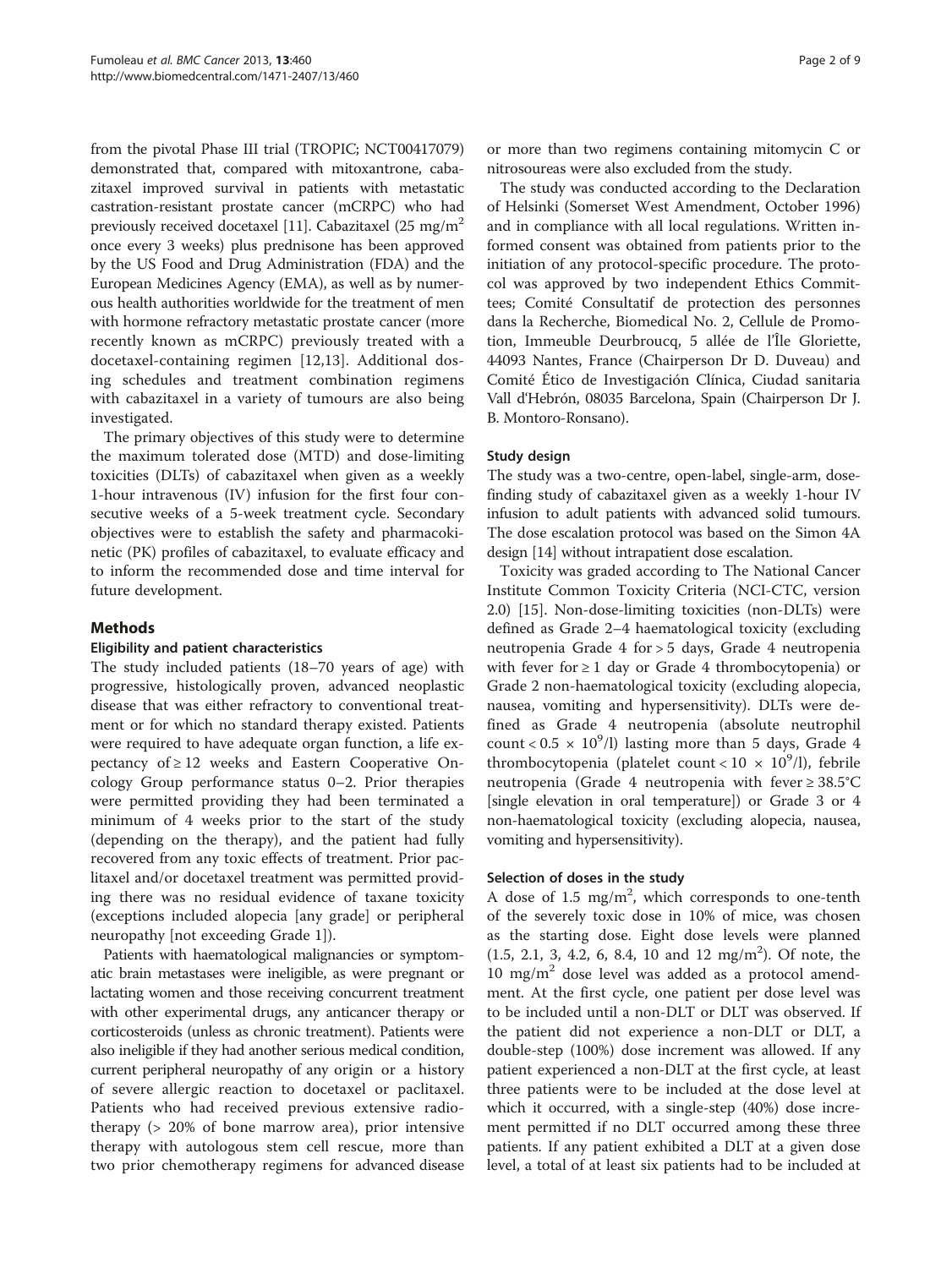that dose level. A single dose reduction was only to be made in the case of a DLT. The replacement of patients who were not eligible or evaluable was permitted during the first cycle. Patients who had withdrawn from the study were not re-included.

The MTD was defined as the dose at which two or more of three or six patients developed a DLT in the first cycle of therapy. The recommended dose was defined as one dose level below the MTD.

#### Drug administration

Patients were hospitalised for 24 hours during their first cabazitaxel administration. Blood pressure and heart rate were monitored immediately before, during and after administration. Cabazitaxel was administered as a 1-hour IV infusion on Days 1, 8, 15 and 22 of each 5-week cycle until there was evidence of disease progression, unacceptable toxicity or the patient withdrew. No therapy was administered in the last week of the treatment cycle. Premedication was not required in this study.

#### Safety evaluation

Patients were evaluable for safety if they started at least one infusion of cabazitaxel and were not lost to followup after the first infusion.

All enrolled patients underwent a complete health evaluation at least 7 days before treatment commenced. On the day of cabazitaxel administration, patients were evaluated to ensure baseline characteristics were within safe limits (absolute neutrophil count  $\geq 1.0 \times 10^9$ /l; platelet count  $\geq 75 \times 10^9$ /l; recovery of all prior severe [Grade 3–4] non-haematological toxicities; alanine aminotransferase/alkaline phosphatase/aspartate aminotransferase ≤ Grade 1; and total bilirubin/serum creatinine within normal limits). The duration of a cycle was 5 weeks, but the interval between two cycles could be extended to 6 weeks (i.e. 1 week delay between cycles). If such a delay occurred, patients were required to demonstrate absolute neutrophil count  $\geq 1.5 \times 10^9/1$  and platelet count  $\geq 100 \times 10^9$ /l, in addition to the above parameters, prior to reinitiation of treatment. If recovery from the previous cycle did not occur within 3 weeks, patients were removed from the study. Additionally, during therapy, neurological, toxicity and general health checks were performed every week, and a cardiology examination (electrocardiogram, with Holter scan if patients showed evidence of clinical dysrythmias) was conducted before the start of the trial, every 5 weeks thereafter, and again 3–4 weeks after the last infusion of study drug. Biochemistry monitoring was performed on Days 1, 3, 7, 14, 21 and 28. All safety evaluations were repeated 3– 4 weeks after the last infusion to identify late-onset adverse events.

Concomitant medication was allowed in the case of anaphylactic or hypersensitivity reaction, fluid retention or diarrhoea. Furthermore, curative use of colonystimulating factors was permitted provided that patients demonstrated clinical evidence of neutropenic infection.

#### Efficacy evaluation

An assessment of efficacy (according to RECIST criteria) was conducted in patients who received at least one treatment cycle, had at least one follow-up tumour assessment and had no major on-study protocol deviations. Efficacy endpoints were best overall response (defined as the rate of complete and partial response, recorded from the start of treatment until disease progression), duration of response, time to progression and overall survival.

Response was assessed via independently reviewed X-ray, ultrasound and computed tomography scans of all uni- or bi-dimensionally measurable lesions. The presence of measurable lesions was not a requirement of the study.

#### Pharmacokinetic analysis

Blood samples (3 ml) were collected from all patients for assessments during cycles 1 and 2. Sampling was performed on Days 1 and 22 at 5, 15, 30 and 60 minutes and 2, 4, 6, 10, 24, 48 and 72 hours post-infusion. In addition, samples were taken immediately prior to infusion and at 30 and 55 minutes during the infusion on Days 1 and 22 (cycle 1). Cerebrospinal fluid (CSF; 1.5 ml) and plasma samples (3 ml) were collected 15 minutes post-infusion when possible. Cabazitaxel levels in plasma and CSF were measured using a validated liquid chromatography/tandem mass spectrometry method [\[16](#page-8-0)].

Accuracy, defined as the percentage difference between the nominal and the mean measured concentrations of quality controls, ranged from  $-4.1\%$  (n = 74) to 6.4% ( $n = 75$ ) during the analysis period. The precision of the assay, established by the coefficients of variation (CVs) of the quality controls, ranged from 9.9% to 14% during the analysis period, and the accuracy of the dilution controls (1:2 or 1:4) was  $-4.2\%$  (n = 18), with an associated precision of 3.4%.

PK analysis was carried out using WinNonlin software, version 3.3 (Pharsight, USA). The calculation of PK parameters was performed by a non-compartmental analysis. The maximum observed plasma concentration  $(C_{\text{max}})$  and area under the plasma concentration–time curve (AUC) from time 0 to the time of the last measurable concentration  $(AUC_{0-t})$  were determined. Accumulation ratios were estimated at cycles 1 and 2 ( $C_{\text{max}}$  Day 22/  $\rm C_{max}$  Day 1 and  $\rm AUC_{0-t}$  Day 22/AUC $_{0-t}$  Day 1).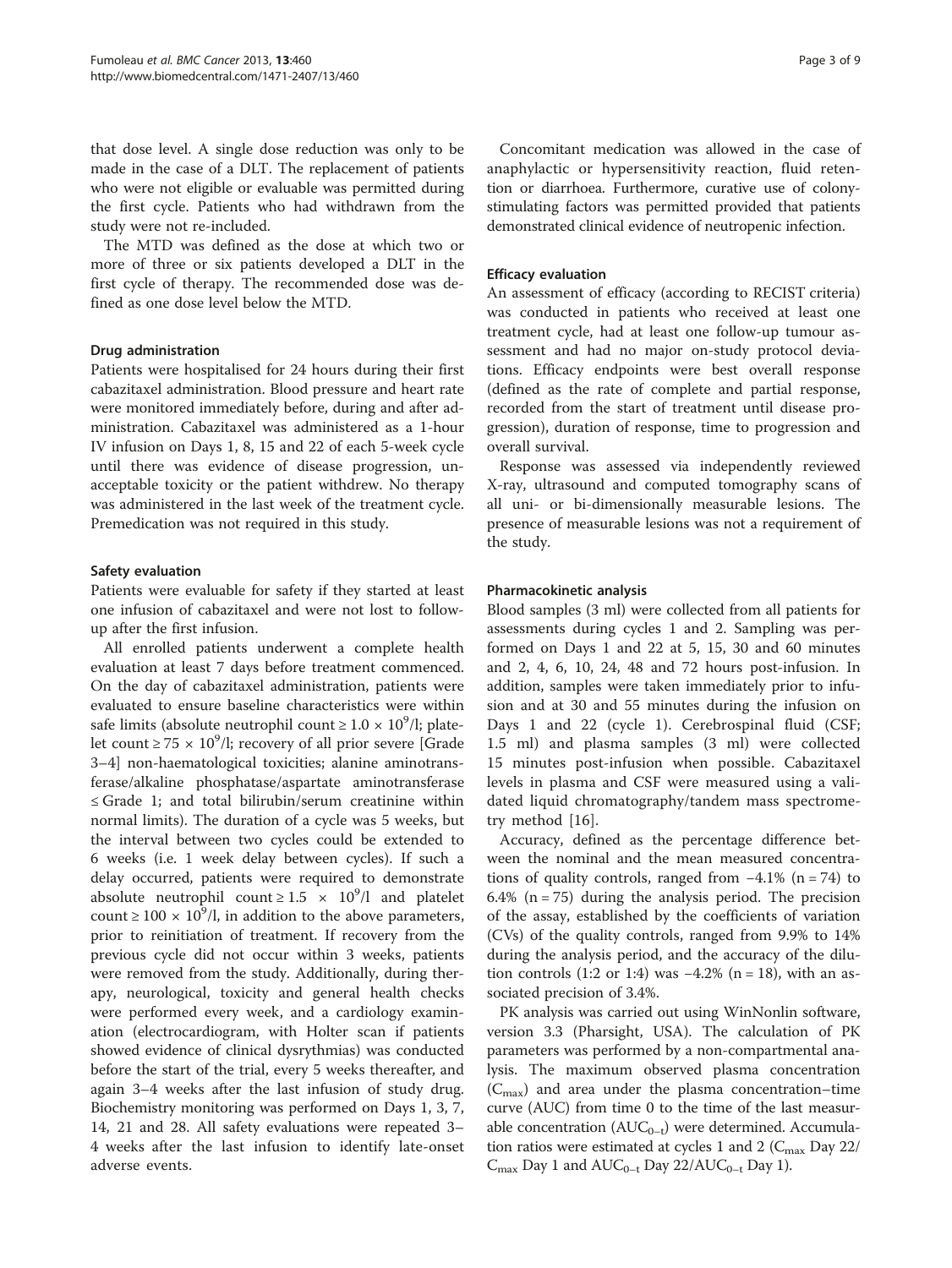#### Statistical methods

Statistics were analysed using UNIX<sup>®</sup> with SAS<sup>®</sup> software, Version 6.12 (SAS Institute, USA). Descriptive statistics were provided by initial planned dose (safety- and efficacy-evaluable patients) and overall dose level (safety only). Furthermore, safety analyses were performed by patient (worst grade under treatment or during followup), by cycle (worst grade or acute adverse events) and at first cycle (worst grade). Kaplan–Meier estimates were performed to analyse censored data in the efficacy population.

Descriptive statistics were reported for each PK parameter by dose level; the dose proportionality of the exposure was assessed on  $AUC_{0-t}$  and  $C_{max}$  after dose normalisation using the Proc GLM procedure of SAS software (Version 8.2; SAS Institute, USA). A test of linearity was applied on the parameters  $C_{\text{max}}$  and  $AUC_{0-1}$  against the dose expressed in  $mg/m^2$  followed by the Proc REG procedure of SAS software. The effect of the day (Day 22 versus Day 1) or the cycle (cycle 2 versus cycle 1) on the exposure ( $C_{\text{max}}$  and  $AUC_{0-t}$ ) after dose normalisation and log transformation was assessed using a Proc MIXED procedure of SAS software with the patient taken as random effect and with day and cycle as fixed effects.

#### Results

#### Patient characteristics

Thirty-one patients were enrolled; all were evaluable for safety, and 27 were evaluable for tumour response. All patients who received at least one administration of cabazitaxel were included in these analyses. Baseline patient and disease characteristics are summarised in Table 1.

#### Treatment exposure, delays and dose reductions

The median number of cycles (all dose levels combined) was two (range: 1–9 cycles) and the combined median relative dose intensity was 100%. Median relative dose intensity was not reported for the 1.5 and 3 mg/m<sup>2</sup> dose levels, because only one and two patients were enrolled, respectively. The median relative dose intensity for the remaining dose levels was 99%, 100%, 100% and 91% for 6, 8.4, 10 and 12  $mg/m^2$ , respectively. With all dose levels included, median relative dose intensity was 100%. The median cumulative dose was  $46.7 \text{ mg/m}^2$  (range: 6.0-297.8 mg/m<sup>2</sup>). Four cycles were administered at a reduced dose due to non-haematological toxicities (8.4 and 12 mg/m<sup>2</sup> dose level).

|                                 | Planned dose level, mg/m <sup>2</sup> |             |                          |                          |             |                          |              |
|---------------------------------|---------------------------------------|-------------|--------------------------|--------------------------|-------------|--------------------------|--------------|
|                                 | 1.5                                   | 3           | 6                        | 8.4                      | 10          | 12                       | <b>Total</b> |
|                                 | $(n = 1)$                             | $(n = 1)$   | $(n = 4)$                | $(n = 12)$               | $(n = 7)$   | $(n = 6)$                | $(N = 31)$   |
| Age, years, median (range)      | $\equiv$                              | $\equiv$    | 48                       | 52                       | 44          | 55                       | 51           |
|                                 | $(67 - 67)$                           | $(36 - 36)$ | $(39 - 51)$              | $(35 - 69)$              | $(31 - 65)$ | $(34 - 70)$              | $(31 - 70)$  |
| Male, n (%)                     | 1(100)                                | $\circ$     | 1(25.0)                  | 2(16.7)                  | 3(42.9)     | 2(33.3)                  | 9(29.0)      |
| Caucasian, n (%)                | 1(100)                                | 1(100)      | 4(100)                   | 12 (100)                 | 7(100)      | 6(100)                   | 31 (100)     |
| ECOG performance status, n (%)  |                                       |             |                          |                          |             |                          |              |
| $\mathbf 0$                     | 1(100)                                |             | 1(25.0)                  | 2(16.7)                  | 4(57.1)     | 4(66.7)                  | 12 (38.7)    |
| $\mathbf{1}$                    | -                                     | -           | 3(75.0)                  | 9(75.0)                  | 2(28.6)     | 2(33.3)                  | 16 (51.6)    |
| $\sqrt{2}$                      | $\equiv$                              | 1(100)      |                          | 1(8.3)                   | 1(14.3)     |                          | 3(9.7)       |
| Tumour type, n (%)              |                                       |             |                          |                          |             |                          |              |
| Breast                          | <b>NA</b>                             | <b>NA</b>   | <b>NA</b>                | <b>NA</b>                | <b>NA</b>   | <b>NA</b>                | 13 (41.9)    |
| Ovary                           | <b>NA</b>                             | <b>NA</b>   | <b>NA</b>                | <b>NA</b>                | <b>NA</b>   | <b>NA</b>                | 3(9.7)       |
| Stomach                         | <b>NA</b>                             | <b>NA</b>   | <b>NA</b>                | <b>NA</b>                | <b>NA</b>   | <b>NA</b>                | 3(9.7)       |
| Small bowel                     | <b>NA</b>                             | <b>NA</b>   | <b>NA</b>                | <b>NA</b>                | <b>NA</b>   | <b>NA</b>                | 2(6.5)       |
| Other                           | <b>NA</b>                             | <b>NA</b>   | <b>NA</b>                | <b>NA</b>                | <b>NA</b>   | <b>NA</b>                | 10 (32.3)    |
| Prior anticancer therapy, n (%) |                                       |             |                          |                          |             |                          |              |
| Chemotherapy only               |                                       |             |                          | 1(8.3)                   |             |                          | 1(3.2)       |
| Immunotherapy*                  | $\equiv$                              | ÷           | $\overline{\phantom{m}}$ | $\overline{\phantom{0}}$ | 1(14.3)     | $\overline{\phantom{0}}$ | 1(3.2)       |
| Surgery only                    | 1(100)                                |             |                          |                          |             |                          | 1(3.2)       |
| Combination therapy             |                                       | 1(100)      | 4(100)                   | 11(91.7)                 | 6(85.7)     | 6(100)                   | 28 (90.3)    |

Table 1 Patient baseline characteristics

\* Immunotherapy + biological markers. NA not available.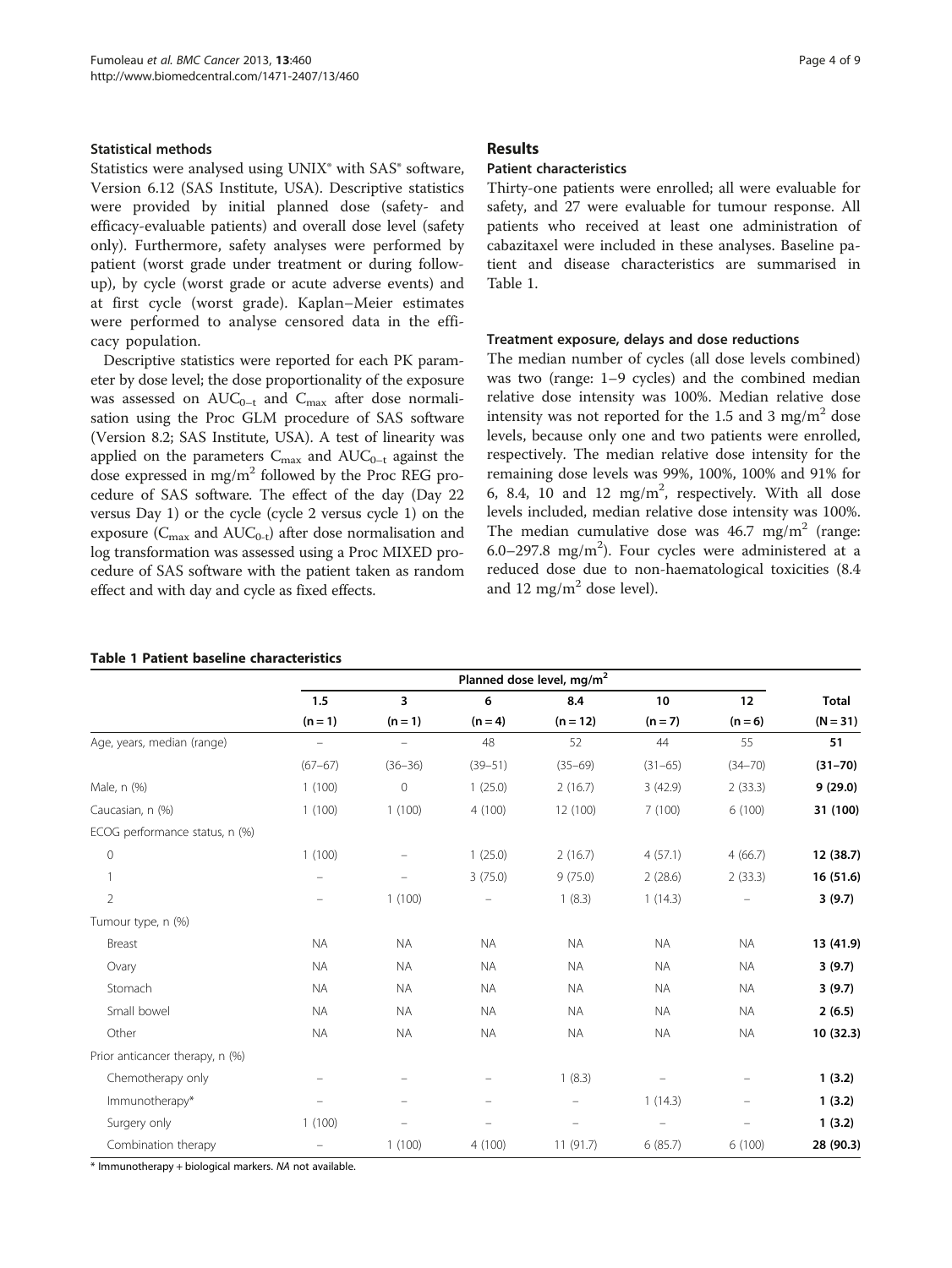#### Dose-limiting toxicities and maximum tolerated dose

No patients at the 1.5, 3, 6 or 8.4 mg/m<sup>2</sup> dose levels experienced any DLT at the first cycle. Two of the six patients who received the 12 mg/ $m^2$  dose experienced DLTs (Table 2) (both Grade 3 diarrhoea, including one serious event leading to study discontinuation); as a result, the MTD was reached at  $12 \text{ mg/m}^2$ . As per the original protocol, 8.4 mg/m<sup>2</sup> was initially deemed the recommended IV dose. However, the protocol was subsequently amended to include a dose level of 10 mg/m<sup>2</sup>, an intermediate dose level between the recommended IV dose of 8.4 mg/m<sup>2</sup> and the MTD of 12 mg/m<sup>2</sup>. At the point of the amendment, 11 patients had already been enrolled and treated at the 8.4 mg/m<sup>2</sup> dose level; five patients in the dose-escalation phase (three as per protocol, plus two who were waiting for the next dose level to be released) and a further six patients to confirm 8.4 mg/m<sup>2</sup> as the recommended dose. At the end of the study, a patient who had been planned to receive the 10 mg/m<sup>2</sup> dose was enrolled at the 8.4 mg/m<sup>2</sup> dose. This information accounts for the greater number of patients in the 8.4 mg/m<sup>2</sup> group compared with the 10 mg/m<sup>2</sup> group.

One of the seven patients treated with the 10 mg/m<sup>2</sup> dose experienced a DLT (Grade 3 diarrhoea). Therefore, 10 mg/m<sup>2</sup> was defined as the revised recommended IV (weekly) dose for further clinical investigations.

#### Safety

The most frequently reported non-haematological adverse events regardless of relationship to study drug

Table 2 Dose-limiting toxicities at cycle 1 and adverse events at subsequent cycles

| DLTs at the first cycle $(n = 3)$          |               |                                                    |
|--------------------------------------------|---------------|----------------------------------------------------|
| Dose level, mg/m <sup>2</sup>              | Patients, n   | Event                                              |
| 8.4                                        |               |                                                    |
| 10                                         | 1             | Grade 3 diarrhoea                                  |
| 12                                         | $\mathcal{P}$ | Grade 3 diarrhoea (both patients)                  |
| Adverse events at cycles $\geq 2$ (n = 13) |               |                                                    |
| Dose level, mg/m <sup>2</sup>              | Patients, n   | Event                                              |
| 8.4                                        | 4             | Grade 3 asthenia (three patients)                  |
|                                            |               | Grade 3 diarrhoea                                  |
| 10                                         | 1             | Grade 3 haematuria                                 |
|                                            |               | Grade 3 dysuria                                    |
| 12                                         | 3             | Grade 3 asthenia (two patients)                    |
|                                            |               | Febrile neutropenia                                |
|                                            |               | Neutropenia Grade 4 for > 5 days<br>(two patients) |
|                                            |               | Grade 3 diarrhoea                                  |
|                                            |               | Grade 3 asthenia                                   |

included pain (97%, most of which was tumour-related [77.4%]), gastrointestinal toxicities (81%, mostly diarrhoea [52%]), fatigue (68%), sensory neuropathy (36%, of which 26% was Grade 1 and 10% was Grade 2), alopecia (19%) and peripheral oedema (16%). Severe liver toxicities were reported in two patients (one patient with Grade 3 alkaline phosphatase and Grade 3 gammaglutamyl transferase at cycle 1 and one patient with Grade 3 alkaline phosphatase at cycle 3); both patients withdrew from the study due to progressive disease. Overall, neutropenia was reported in eight patients. Two patients experienced Grade 4 neutropenia (both received  $12 \text{ mg/m}^2$ ) and one patient experienced Grade 3 neutropenia  $(8.4 \text{ mg/m}^2)$ dose level). Febrile neutropenia was observed in one patient (Table [3\)](#page-5-0). The median time to neutrophil nadir was 22 days (range: 17–32 days) and 74% of patients completed their treatment without neutropenic complications. Neutrophil nadir was not dose dependent. Anaemia was frequent but only one patient developed Grade 4 toxicity at 8.4 mg/ $m^2$ .

Eight patients experienced adverse events possibly related to the study drug. The most frequently reported included fatigue (45%), diarrhoea (39%) and nausea (32%).

Five serious adverse events (diarrhoea, dysuria/haematuria, febrile neutropenia and peripheral oedema) were reported in four patients; all occurred at the 10 and 12 mg/m<sup>2</sup> dose levels. Eight out of 31 patients  $(26%)$ were withdrawn from the study because of adverse events, although in two of these patients the adverse events were probably not related to the study drug. Fifteen deaths were reported and progressive disease was the cause of all but one death, which resulted from pneumonia that was not deemed to be related to cabazitaxel administration.

#### **Efficacy**

Of the 31 patients treated, 27 were evaluable for response. There were two confirmed partial responses at 8.4 and 12  $\text{mg/m}^2$ ; both patients had breast cancer. A third patient had an unconfirmed partial response. In addition, 13 patients had stable disease (median duration of 3.3 months) and 11 had progressive disease (Table [4](#page-5-0)). The duration of the two partial responses was 5+ and 2+ months (8.4 and 12 mg/m<sup>2</sup>, respectively) from first infusion to censored date. The median time to progression was 2.1 months (95% confidence interval 0.99–3.22; range: 0–10.4 months), although six patients were censored (five for further antitumour therapy and one lost during follow-up). Median overall survival was 15.6 months (range: 0.99–32.7 months).

#### Pharmacokinetics

PK evaluation was carried out in 31 patients during the first two cycles. After the first administration of 10 mg/m<sup>2</sup>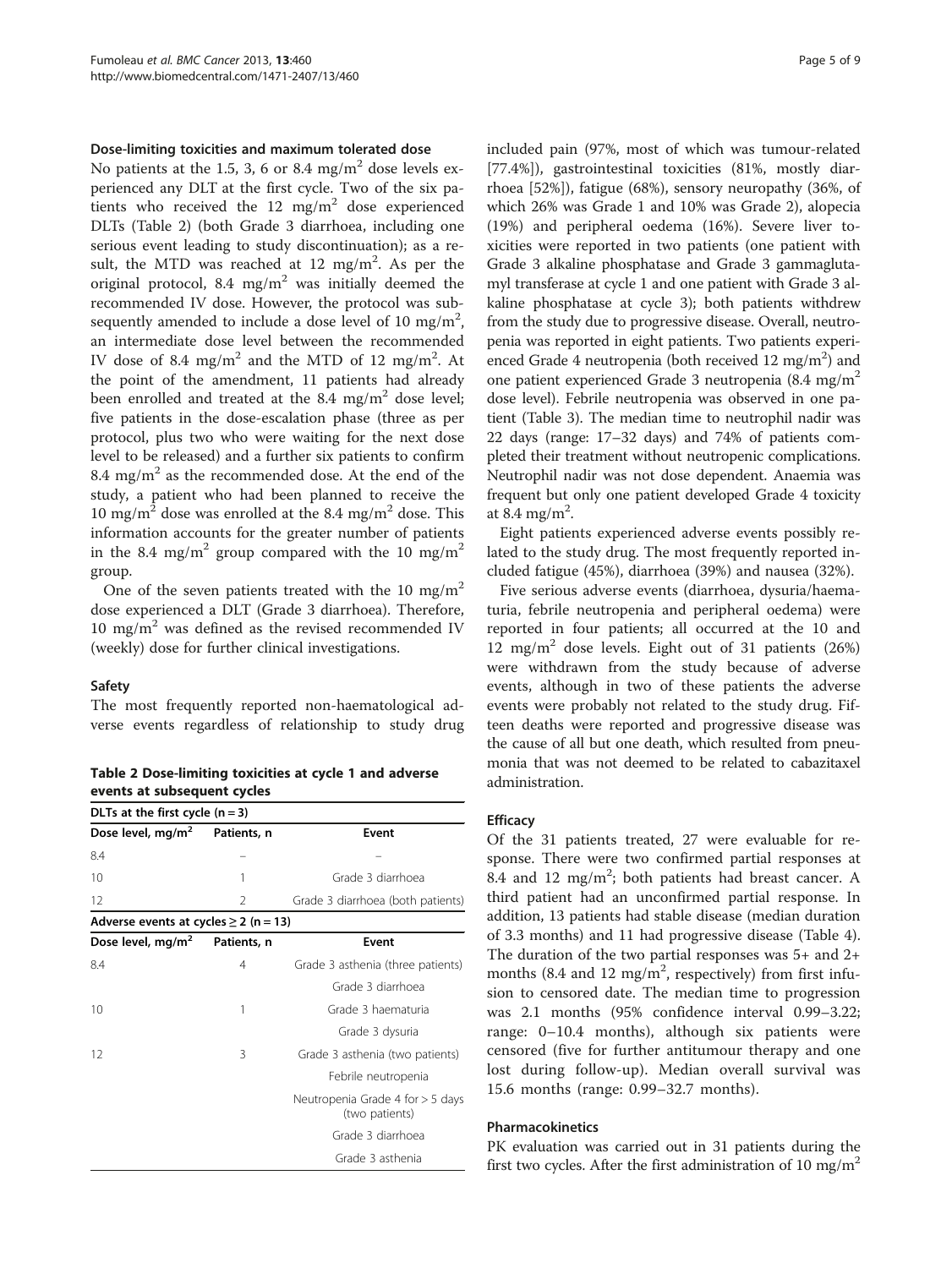|                                                       |                | Planned dose level, mg/m <sup>2</sup> |    |                          |                |               |                |                          |                |               | All            |                          |    |                |
|-------------------------------------------------------|----------------|---------------------------------------|----|--------------------------|----------------|---------------|----------------|--------------------------|----------------|---------------|----------------|--------------------------|----|----------------|
|                                                       |                |                                       |    |                          |                |               |                |                          |                |               |                |                          |    | $(N = 31)$     |
|                                                       |                | 1.5                                   |    | 3                        |                | 6             |                | 8.4                      |                | 10            |                | 12                       |    |                |
|                                                       |                | $(n = 1)$                             |    | $(n = 1)$                |                | $(n = 4)$     |                | $(n = 12)$               |                | $(n = 7)$     |                | $(n = 6)$                |    |                |
| Adverse event, n                                      | G <sub>3</sub> | G4                                    | G3 | G <sub>4</sub>           | G <sub>3</sub> | G4            | G <sub>3</sub> | G4                       | G <sub>3</sub> | G4            | G <sub>3</sub> | G4                       | G3 | G <sub>4</sub> |
| Non-haematological                                    |                |                                       |    |                          |                |               |                |                          |                |               |                |                          |    |                |
| Fatigue                                               |                |                                       |    |                          |                |               | 3              |                          |                |               | $\overline{2}$ |                          | 5  |                |
| Diarrhoea                                             |                |                                       |    |                          |                |               | $\mathbf{1}$   | $\overline{\phantom{0}}$ |                | $\equiv$      | 3              | $\equiv$                 | 5  |                |
| Haematuria                                            |                |                                       |    |                          |                |               |                |                          |                | -             |                |                          | 1  |                |
| Febrile neutropenia                                   |                |                                       |    |                          |                |               |                |                          |                |               |                | $\overline{\phantom{m}}$ | 1  |                |
| Dysuria                                               |                |                                       |    |                          |                |               |                |                          |                |               |                |                          | 1  |                |
| Haematological                                        |                |                                       |    |                          |                |               |                |                          |                |               |                |                          |    |                |
| Neutropenia                                           |                |                                       |    |                          |                |               |                |                          |                |               |                | $\overline{2}$           | 1  | $\overline{2}$ |
| Anaemia                                               |                |                                       |    |                          |                |               |                |                          |                |               |                |                          |    | 1              |
| Days to neutrophil nadir, median (range)              |                |                                       |    |                          |                |               |                | 17                       |                |               |                |                          |    | 22             |
|                                                       |                | $\qquad \qquad =$                     |    | $32 - 32$                |                | $31 - 31$     |                | $17 - 22$                |                | $18 - 18$     |                | $21 - 22$                |    | $17 - 32$      |
| Median neutrophil nadir, x 10 <sup>9</sup> /l (range) |                |                                       |    | $\overline{\phantom{0}}$ |                | 2.3           |                | 2.2                      |                | 2.2           |                | 3.1                      |    | 2.3            |
|                                                       |                | $(3.4 - 3.4)$                         |    | $(1.8 - 1.8)$            |                | $(1.4 - 9.0)$ |                | $(0.9 - 5.0)$            |                | $(1.2 - 5.7)$ |                | $(0.2 - 7.3)$            |    | $(0.2 - 9.0)$  |

#### <span id="page-5-0"></span>Table 3 Adverse events related to the study drug (all cycles)

G3 Grade 3, G4 Grade 4.

in cycle 1, cabazitaxel was detectable up to 6, 10, 23 and 73 hours after the end of infusion in the four patients for whom PK evaluation was possible. After the fourth infusion, cabazitaxel was detectable up to 10 hours (one patient), 48 hours (one patient) and 72–74 hours (two patients) after the end of infusion in the four patients for whom PK evaluation was possible. The PK parameters of cabazitaxel are shown in Table [5](#page-6-0). The increase in  $C_{\text{max}}$ and  $AUC_{0-t}$  after the first administration in cycle 1 appeared dose-proportional from 1.5–12 mg/m<sup>2</sup>. Following exclusion of the patients treated at 1.5 and 3 mg/m<sup>2</sup>  $(n = 1$  each), statistical analysis confirmed that  $C_{\text{max}}$  and AUC<sub>0-t</sub> were dose-proportional from 6–12 mg/m<sup>2</sup> (Figure [1](#page-6-0)). There was a significant increase (41%;  $p = 0.0016$ ) in  $AUC_{0-t}$  on Day 22 compared with Day 1 (both cycle 1). However,  $C_{\text{max}}$  remained unchanged compared with Day 1. Furthermore, there were no statistical differences in  $C_{\text{max}}$  and  $AUC_{0-t}$  between cycles 1 and 2 on either Days 1 or 22. Cabazitaxel was not detected (limit of

|  |  |  |  |  | Table 4 Doses that yielded the best overall responses |
|--|--|--|--|--|-------------------------------------------------------|
|--|--|--|--|--|-------------------------------------------------------|

| <b>Planned dose</b><br>level, $mg/m2$<br>8.4 | Best overall response <sup>a</sup> |                                            |                     |  |  |  |  |  |
|----------------------------------------------|------------------------------------|--------------------------------------------|---------------------|--|--|--|--|--|
|                                              | Investigator's<br>response         | <b>Response review</b><br>meeting (expert) | Final<br>evaluation |  |  |  |  |  |
|                                              | РR                                 | PR                                         | РR                  |  |  |  |  |  |
|                                              | <b>PR</b>                          | NC.                                        | <b>NC</b>           |  |  |  |  |  |
| 10                                           | N <sup>b</sup>                     | NC <sup>c</sup>                            | NC <sup>c</sup>     |  |  |  |  |  |
| 12                                           | ΡR                                 | PR                                         | PR                  |  |  |  |  |  |

 $a$  Each response represents one patient.  $b$  CR at cycle 2.  $c$  PR at cycle 2. CR complete response, PR partial response, NC no change.

quantification, 1 μg/l) in four samples of CSF collected up to 35 minutes after the end of infusion in three patients receiving 3 mg/m<sup>2</sup> and 6 mg/m<sup>2</sup> doses. Low ( $\leq 14.4 \text{ }\mu\text{g/l}$ ) concomitant plasma concentrations of cabazitaxel were reported in two patients (one taken 3 minutes and one taken 5 minutes prior to lumbar puncture).

#### **Discussion**

Cabazitaxel is a second-generation taxane that has demonstrated efficacy against taxane-resistant tumours in both in vitro and in vivo models [\[3-6](#page-8-0),[9-11,17\]](#page-8-0). Preclinical studies reported that intermittent dosing schedules (vs split-dose schedules) allowed the highest dose of cabazitaxel to be administered with the best patient recovery and optimum antitumour activity [[18\]](#page-8-0). In addition, previous animal studies indicated that the efficacy and toxicity of cabazitaxel are schedule-dependent [[5\]](#page-8-0). Therefore, this study was designed to assess DLTs and the MTD (and thus the recommended dose) of a weekly dosing regimen, with patients receiving cabazitaxel weekly for the first 4 weeks of a 5-week treatment cycle. These results provided the basis for the 5-week treatment cycle described here. Thirty-one patients were enrolled in this Phase I dose-finding study. Investigation of the PK, and safety profiles and efficacy of cabazitaxel were secondary objectives.

The MTD for weekly administration without premedication was established as 12 mg/m<sup>2</sup>; 10 mg/m<sup>2</sup> was the dose recommended for future clinical studies using a weekly dosing regimen. There have been several studies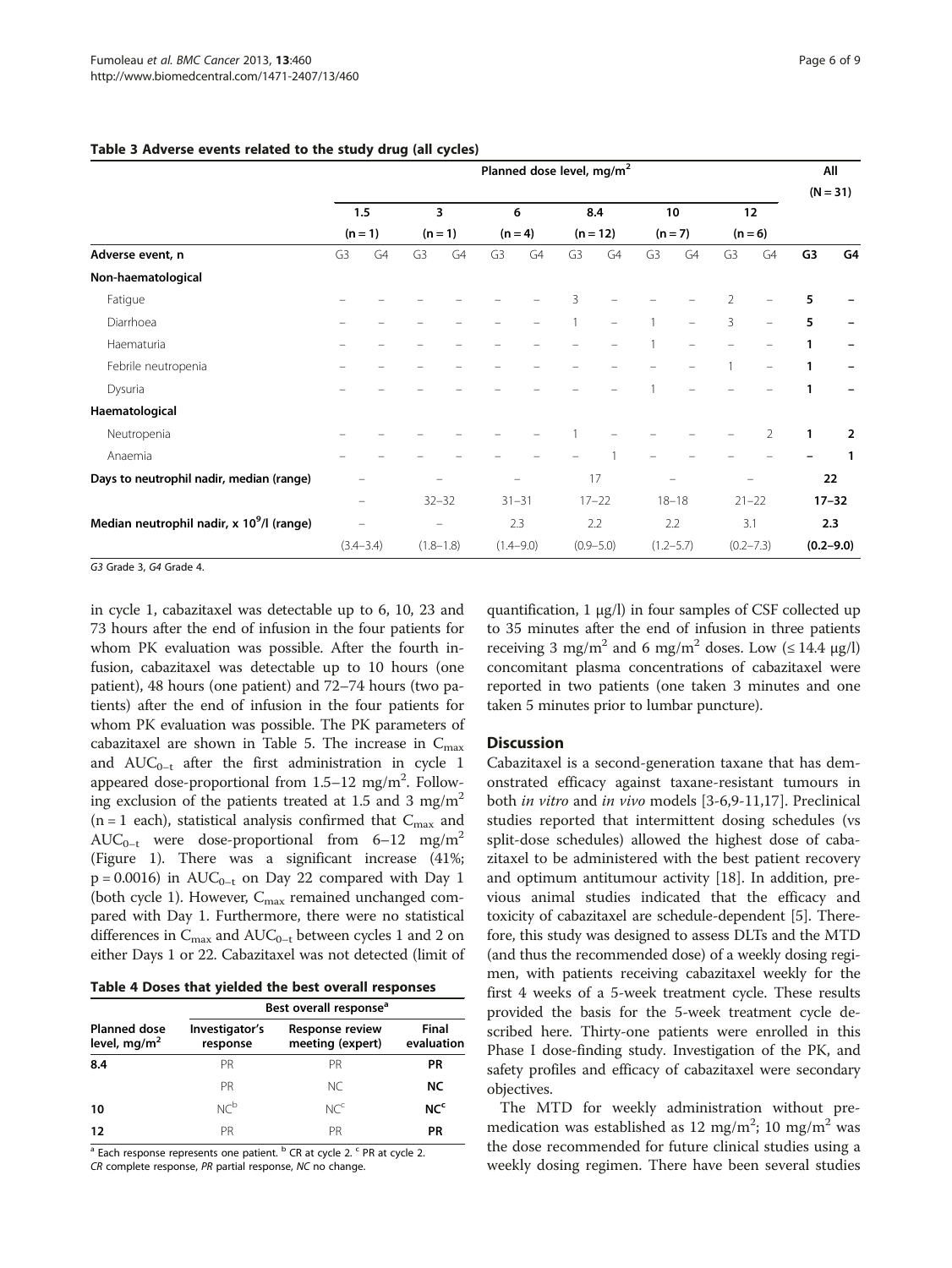|                   |                                | Day 1                   |                           | Day 22                         |                         |                           |  |  |  |  |
|-------------------|--------------------------------|-------------------------|---------------------------|--------------------------------|-------------------------|---------------------------|--|--|--|--|
| Dose, $mg/m^2$    | Patients treated/<br>with data | $C_{\text{max}}^a$ µg/l | $AUC_{0-t}$ , $\mu$ g.h/l | Patients treated/<br>with data | $C_{\text{max}}^a$ µg/l | $AUC_{0-t}$ , $\mu$ g.h/l |  |  |  |  |
| 1.5               | 1/1                            | 15.5                    | 17.2                      | 1/1                            | 13.5                    | 28.2                      |  |  |  |  |
| 3                 | 1/1                            | 41.9                    | 47.1                      | 1/1                            | 23.0                    | 102                       |  |  |  |  |
| 6                 | 4/3                            | $31.2 \pm 15.5$ (50)    | $89.7 \pm 51.8$ (58)      | 4/3                            | $49.4 \pm 13.8$ (28)    | $150 \pm 34$ (22)         |  |  |  |  |
| 8.4               | 12/11                          | $71.7 \pm 54.4$ (76)    | 144 ± 46 (32)             | 11/9                           | $70 \pm 30.4$ (43)      | $190 \pm 89$ (47)         |  |  |  |  |
| 10                | 7/4                            | $102 \pm 52(51)$        | $153 \pm 91 (60)$         | 4/4                            | $89.3 \pm 80.6$ (90)    | $187 \pm 56$ (30)         |  |  |  |  |
| $12 \overline{ }$ | 6/3                            | $152 \pm 148$ (97)      | $212 \pm 120$ (56)        | 4/2                            | 84.8-480                | 145-447                   |  |  |  |  |

<span id="page-6-0"></span>Table 5 Pharmacokinetic parameters of cabazitaxel on Days 1 and 22 (cycle 1)

Data are expressed as mean ± SD (CV%).

<sup>a</sup> Observed value at 5 minutes before the end of infusion except for four patients on Days 1 and for seven patients on Day 22 for whom maximal plasma concentrations were measured 20 minutes before the end of infusion.

investigating the use of cabazitaxel in solid tumours, mostly with a 3-weekly administration schedule [[8-11](#page-8-0)]. The results of these studies, conducted contemporaneously with the current study, provide some evidence that a 3-weekly dosing schedule may be associated with more favourable toxicity and efficacy profiles compared with a weekly regimen. They also reported different MTD and recommended doses; Mita and colleagues [\[9](#page-8-0)]



explored the use of cabazitaxel in advanced solid tumours and recommended a 20 mg/m<sup>2</sup> dose, whereas a similarly designed Phase I study recommended a  $25 \text{ mg/m}^2$  dose for future studies [[8\]](#page-8-0). Further evaluation of 3-weekly dosing was carried out in a Phase II study in patients with metastatic breast cancer, in which patients received 20 mg/m<sup>2</sup>, with escalation to 25 mg/m<sup>2</sup> if no significant adverse event was observed at cycle 1 [\[10](#page-8-0)]. The study reported promising efficacy results, with two complete and eight partial responses. The results from the 3-weekly Phase I and Phase II trials informed the design of the Phase III TROPIC (NCT00417079) trial of cabazitaxel in combination with prednisone in patients with mCRPC previously treated with a docetaxel-containing regimen [[8,9\]](#page-8-0). This pivotal trial was the basis for the approval by the FDA and EMA of cabazitaxel in combination with prednisone in that patient population [\[12,13](#page-8-0)]. A trial comparing 20 mg/m<sup>2</sup> and 25 mg/m<sup>2</sup> doses of cabazitaxel in a head-to-head study in patients with mCRPC is ongoing.

In this study, the median relative dose intensity was 100% across all dose levels, resulting in an absolute. The dose intensity of 10 mg/m<sup>2</sup>/week (3-weekly regimen) was one of several dose levels assessed in a previous Phase I; median relative dose intensity was similar to that reported here [\[9](#page-8-0)]. Furthermore, in the pivotal Phase III TROPIC study, in which the approved regimen  $(25 \text{ mg/m}^2)$  once every 3 weeks) was used, the absolute dose intensity was slightly lower, at 8.3 mg/m<sup>2</sup>/week (relative dose intensity 96.1%) compared with the results shown here with a lower dose [\[11](#page-8-0)].

In the current study, cabazitaxel given on a weekly schedule appeared to be tolerable with a manageable side-effect profile, despite the fact that cabazitaxel was administered without premedication. Notable toxicities reported in this study included both neutropenia and diarrhoea, which are consistent and predictable side effects of taxane-based therapy. The most common Grade  $\geq$  3 toxicities were fatigue and diarrhoea. The toxicity results presented here are similar to, but with lower incidence rates than, those reported in the TROPIC trial,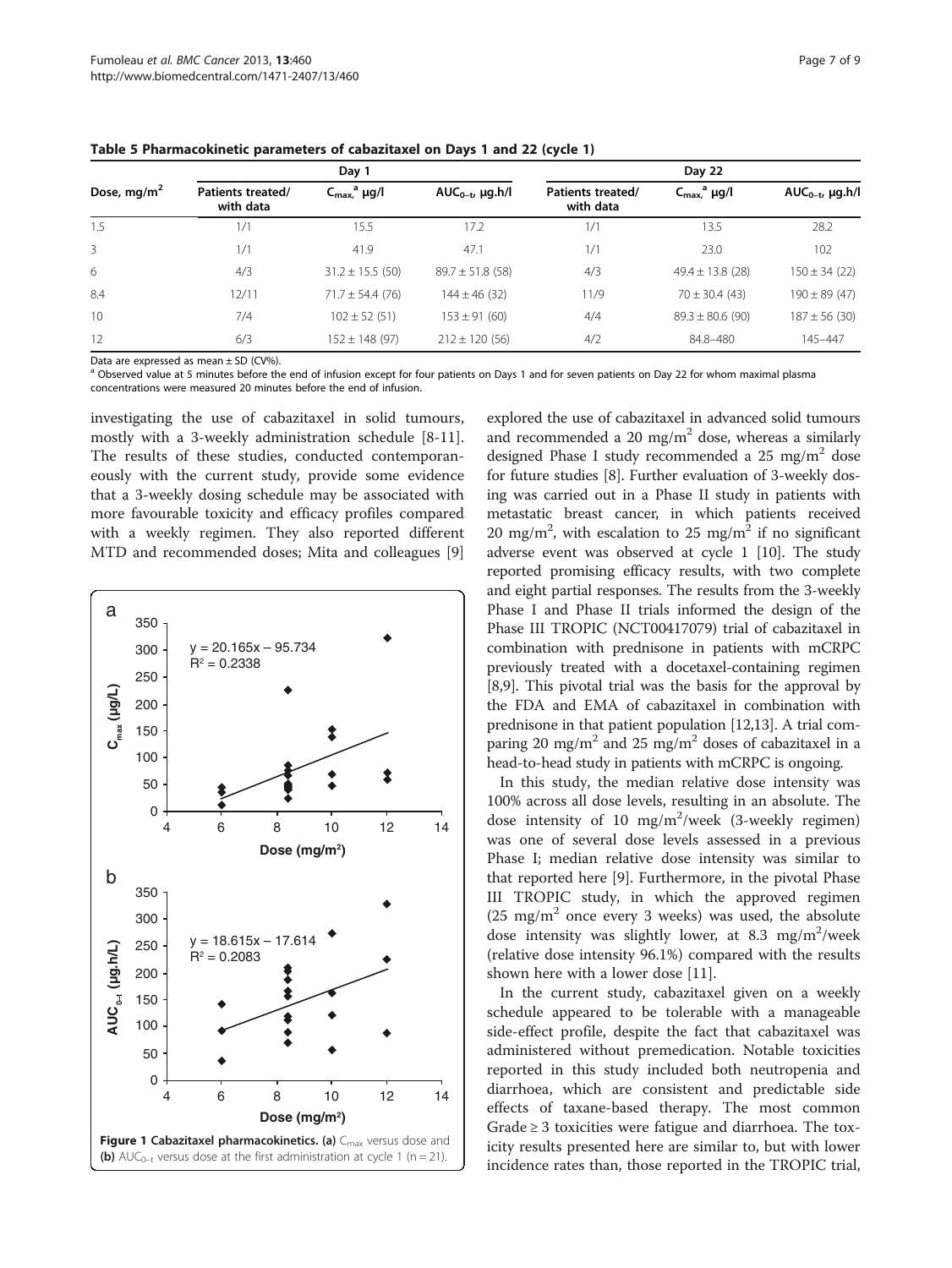where cabazitaxel was administered under a different schedule [\[11](#page-8-0)]. Analyses of results from the TROPIC trial demonstrated that these adverse events can be appropriately managed with proactive treatment and conscientious monitoring. Specifically, prophylactic use of granulocyte colony-stimulating factor reduced the severity of neutropenia in patients receiving cabazitaxel plus prednisone [[19](#page-8-0)], and diarrhoea was resolved with supportive treatment.

The efficacy results presented from the current Phase I study are consistent with those observed in other cabazitaxel studies with other schedules of administration, demonstrating the activity of the agent against a variety of solid tumours in patients who have received prior anticancer therapy [\[9,10](#page-8-0)]. Indeed, in this study, over half of the patients experienced either stabilised or improved responses, despite the advanced nature of their disease. Furthermore, in the dose-escalation part of the study, treatment with cabazitaxel resulted in median overall survival of 15.6 months and a median time to progression of 2.1 months. It is notable that Phase III studies with docetaxel in prostate cancer have demonstrated that a weekly regimen may be associated with inferior efficacy to a 3-weekly regimen [\[20](#page-8-0)]. Based on these data, it is unlikely that a weekly regimen of cabazitaxel in patients with prostate cancer will progress to Phase III trials.

Available data indicate that cabazitaxel PK appears to be dose proportional. Population analyses carried out on pooled PK data, from Phase I, II and III studies, including cabazitaxel plasma concentrations obtained after the first administration in patients treated at 10 or 12 mg/m<sup>2</sup> from this study, facilitated the estimation of half-lives, clearance (CL) and volume of distribution at steady state  $(V_{ss})$ . PK parameters from this study generated in the pooled analysis (mean CL: 25.5  $1/h/m^2$ ; CV: 36%, mean elimination half-life: 130 hours; CV: 72% and mean  $V_{ss}$ ; 3160  $1/m^2$ ; CV: 66%) were in the range of those estimated in patients with solid tumours or with mCRPC treated using the 3-weekly schedule [[16](#page-8-0)], indicating no marked difference between weekly and 3-weekly regimens.

Consistent with the long elimination half-life, some accumulation in the deep distribution compartment appeared to occur after the fourth administration (within cycle 1) of cabazitaxel, with a significant increase in exposure ( $AUC_{0-t}$ ). However, no difference in exposure was observed between the first administrations of cycles 1 and 2, suggesting that a 2-week treatment break after 4-weekly administrations can avoid the accumulation of cabazitaxel in the plasma, making a weekly administration regimen feasible. As cabazitaxel is able to cross the blood–brain barrier in animals [[3,7\]](#page-8-0), four lumbar punctures were undertaken to evaluate cabazitaxel penetration in this study; cabazitaxel was not detected in any CSF samples. However, the negative results do not conclusively demonstrate that cabazitaxel does not enter the CSF, as levels in plasma samples taken within 5 minutes of lumbar puncture were low  $( \leq 14.4 \text{ ng/ml})$ , all four patients had received low doses of cabazitaxel  $(3-6 \text{ mg/m}^2)$  and a prior study has demonstrated low (8%) free fraction of cabazitaxel in the plasma [[8](#page-8-0)].

Taken together, the results presented here suggest that weekly dosing at the recommended dose of 10 mg/m<sup>2</sup> may be a feasible treatment regimen in patients with solid tumours. While this regimen is not actively being pursued at this time, other studies evaluating the efficacy of different cabazitaxel doses, alone or in combination with other anticancer agents or radiotherapy, in a range of solid tumours, are currently planned or ongoing.

#### Conclusions

The MTD of weekly cabazitaxel was 12 mg/m<sup>2</sup> and the recommended dose for weekly cabazitaxel was 10 mg/m<sup>2</sup>. The adverse events observed were consistent with other taxanes in similar dosing regimens. Antitumour activity was also comparable with other taxanes in similar dosing regimens. PK results showed that  $C_{\text{max}}$  and  $AUC_{0-t}$  were dose proportional. In conclusion, this study demonstrates promising results with a cabazitaxel weekly dosing regimen, which may provide the foundation for future studies.

#### Competing interests

P. Fumoleau is IDMC Chairman for Johnson & Johnson and has acted as a consultant/advisory board member for Abbott, GlaxoSmithKline, Roche and Sanofi. D. Sémiond and S. Gupta are employees of Sanofi and have stock ownership in Sanofi. M. Campone has received honoraria from Novartis and has a consultant relationship with Novartis and Servier. M. Campone has received research funding from Novartis and Cephalon. This study was sponsored by Sanofi. The authors received editorial support from Dr Melissa Purves of MediTech Media, funded by Sanofi.

#### Authors' contributions

The study was conducted in two centres under the responsibility of PF and Dr José Baselga. PF and Sanofi authors were responsible for conception and design of the study. Study management, monitoring, statistical analysis and PK analysis were performed by Sanofi authors. Data interpretation was performed by Sanofi authors and PF. All authors reviewed and approved the manuscript.

#### Authors' information

Professor Fumoleau was at Centre René Gauducheau, France, when this study took place.

Dr Trigo was at Vall d'Hebron University Hospital, Barcelona, Spain when this study took place.

#### Acknowledgements

The authors would like to acknowledge Dr José Baselga (Principal Investigator) and Dr Helene Fontaine (Study Manager) for their contribution to this study. We thank Dr Melissa Purves who provided medical writing services on behalf of Sanofi.